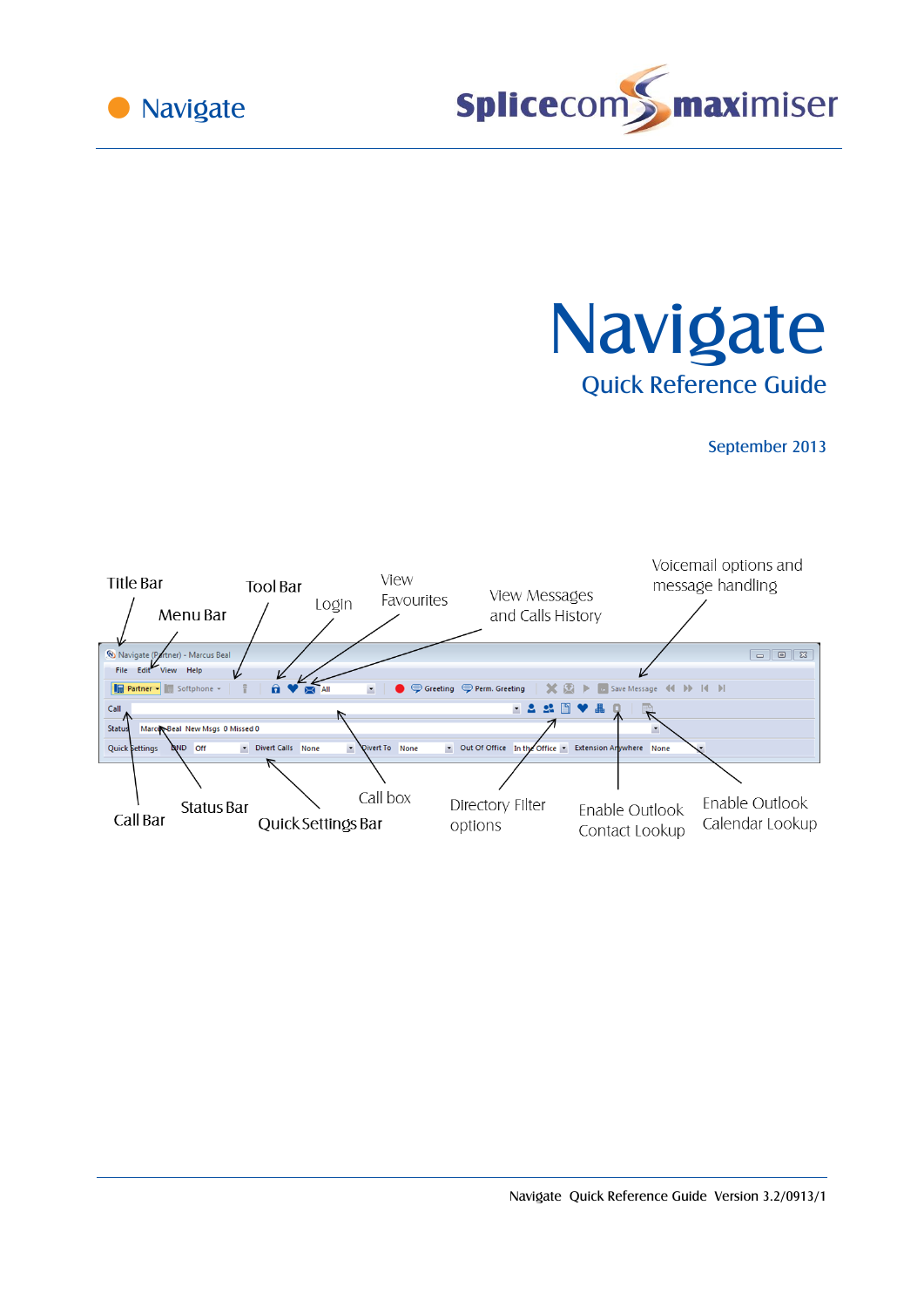











# Making an Internal Call **Making an Internal Call**

Partner Mode only - Lift your telephone handset and dial the extension number required via the alpha-numeric keypad

The Outgoing Call Alert window will display the number you have dialled.

The call will be made and Call Status will display whom you are ringing and your details.

Using your PC keyboard, in the Call box enter the extension number required

Press Enter on your PC keyboard

The Outgoing Call Alert window will display the number you have dialled.

The call will be made and Call Status will display whom you are ringing and your details.

Ensure the Users filter is enabled

Using your PC keyboard, in the Call box enter the name of the colleague required

The list of records matching the text you have entered will be displayed.

Once the colleague you required is displayed click on the number you wish to dial.

The Outgoing Call Alert window will display the number you have dialled.

The call will be made and Call Status will display whom you are ringing and your details.

## OR OR

If you have started to make a call and change your mind select End from the Outgoing Call Alert window or select Hang Up or press Esc on your PC keyboard.

Please note: If you are using Navigate in Partner mode all telephone conversations will proceed via your telephone handset (or speaker/microphone in hands free mode). If you are using a PCS 505, PCS 520 or an analogue phone and you make the call via Navigate, your phone will continue to ring until the handset is lifted. If you are using a PCS 5xx IP phone the telephone will automatically operate in Speaker mode.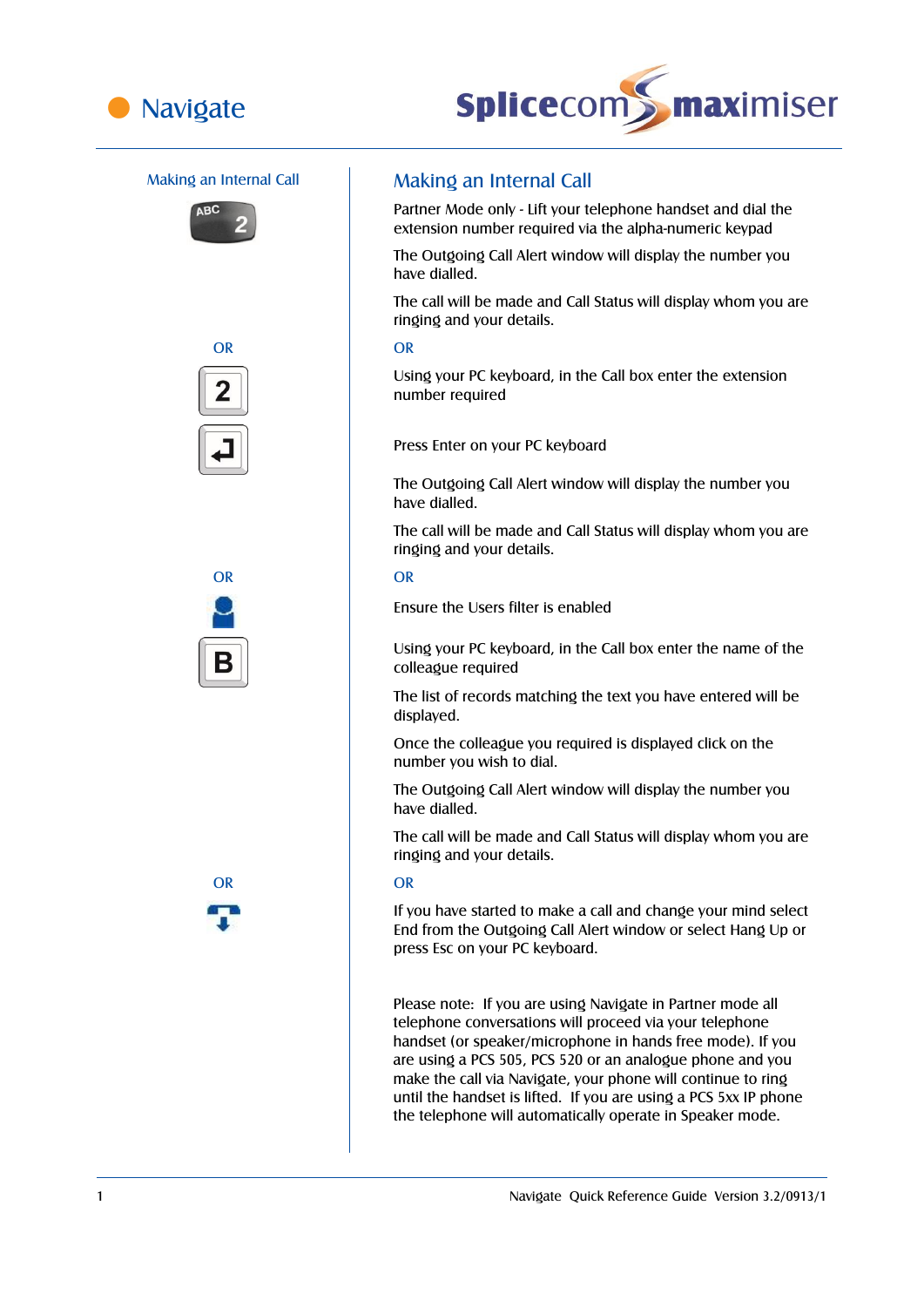











# Making an External Call **Making an External Call**

Partner Mode only - Lift your telephone handset and dial the external number required via the alpha-numeric keypad

The Outgoing Call Alert window will display the number you have dialled.

The call will be made and Call Status will display whom you are ringing and your details.

Using your PC keyboard, in the Call box enter the external number required

Press Enter on your PC keyboard

The Outgoing Call Alert window will display the number you have dialled.

The call will be made and Call Status will display whom you are ringing and your details.

Ensure the Contacts filter is enabled

Using your PC keyboard, in the Call box enter the name of the contact required

The list of records matching the text you have entered will be displayed.

Once the contact you required is displayed click on the number you wish to dial.

The Outgoing Call Alert window will display the number you have dialled.

The call will be made and Call Status will display whom you are ringing and your details.

## OR OR

If you have started to make a call and change your mind select End from the Outgoing Call Alert window or select Hang Up or press Esc on your PC keyboard.

Please note: If you are using Navigate in Partner mode all telephone conversations will proceed via your telephone handset (or speaker/microphone in hands free mode). If you are using a PCS 505, PCS 520 or an analogue phone and you make the call via Navigate, your phone will continue to ring until the handset is lifted. If you are using a PCS 5xx IP phone the telephone will automatically operate in Speaker mode.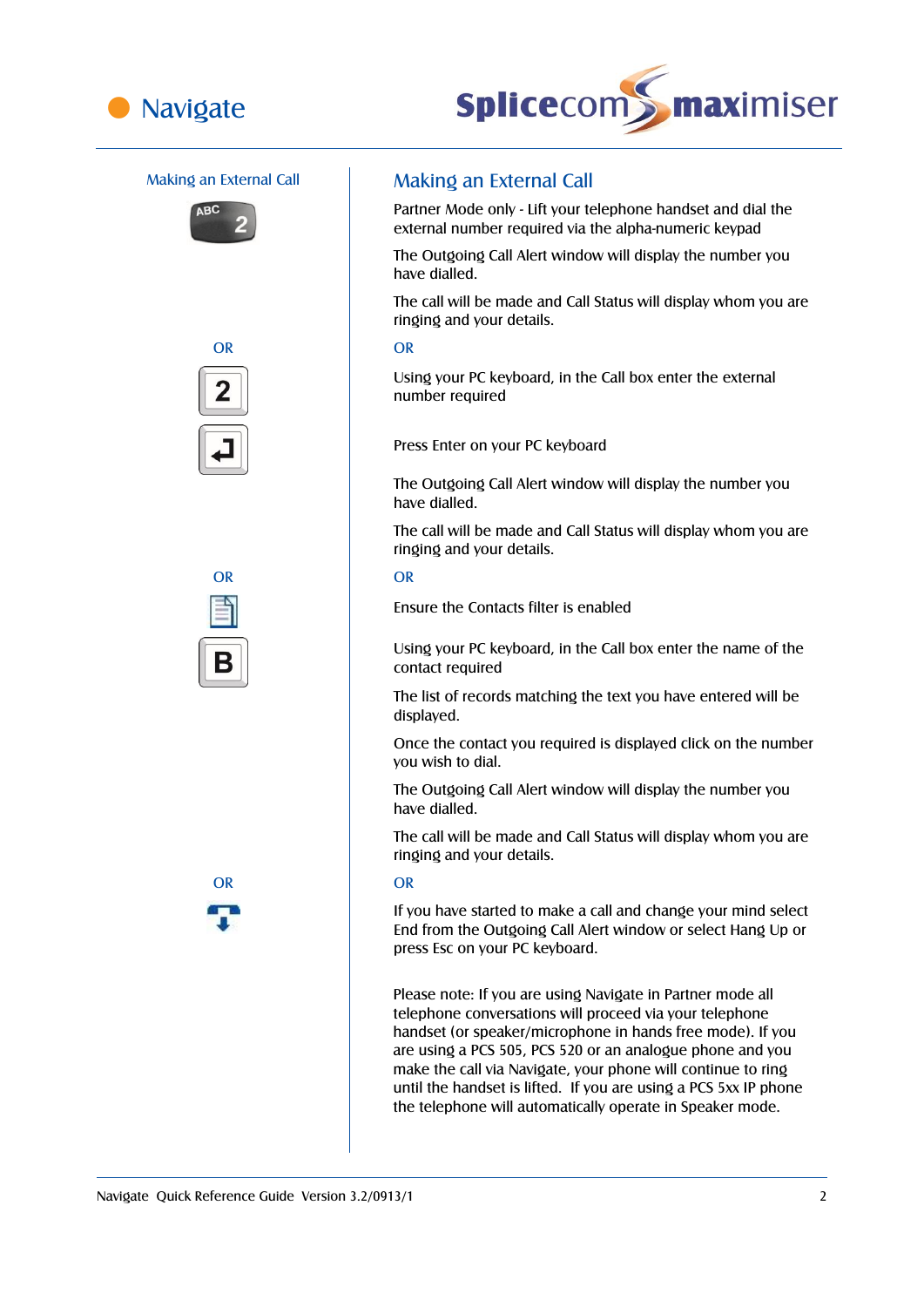





# Making a call via Favourites | Making a call via your Favourites

If Speed Dials have been created by your system administrator or by yourself these will appear in your Favourites window and can be used to make calls to regularly dialled numbers.

Click on the Favourites icon to display the Favourites window, if not already open.

Click on the Favourite required and the call will be made.

A red Favourite indicates that this extension is currently busy

A flashing yellow Favourite indicates that a call is ringing on that extension, or calls are queuing for that Department. You can pick up the call by selecting this Favourite.

# Answering a Call **Answering a Call**

When you receive a call the Incoming Call Alert window will display the caller's details.

Call Status will display the caller's details and who the call is for (whether this is a call for yourself, a forwarded call for a colleague or a Department call).

Lift your telephone handset or select the Answer icon or press Enter on your PC keyboard

If you do not wish to answer the call select Reject from the Incoming Call Alert window or select the Hang Up icon or press Esc on your PC keyboard.

Please note: If you are using Navigate in Partner mode all telephone conversations will proceed via your telephone handset (or speaker/microphone in hands free mode). If you are using a PCS 505, PCS 520 or an analogue phone and you answer the call via Navigate, your phone will continue to ring until the handset is lifted. If you are using a PCS 5xx IP phone the telephone will automatically operate in Speaker mode.

Select the Hang Up icon or replace your handset (partner mode only)

# Placing a Call on Hold Placing a Call on Hold

Select the Hold icon To retrieve the call click on the call within Call Status.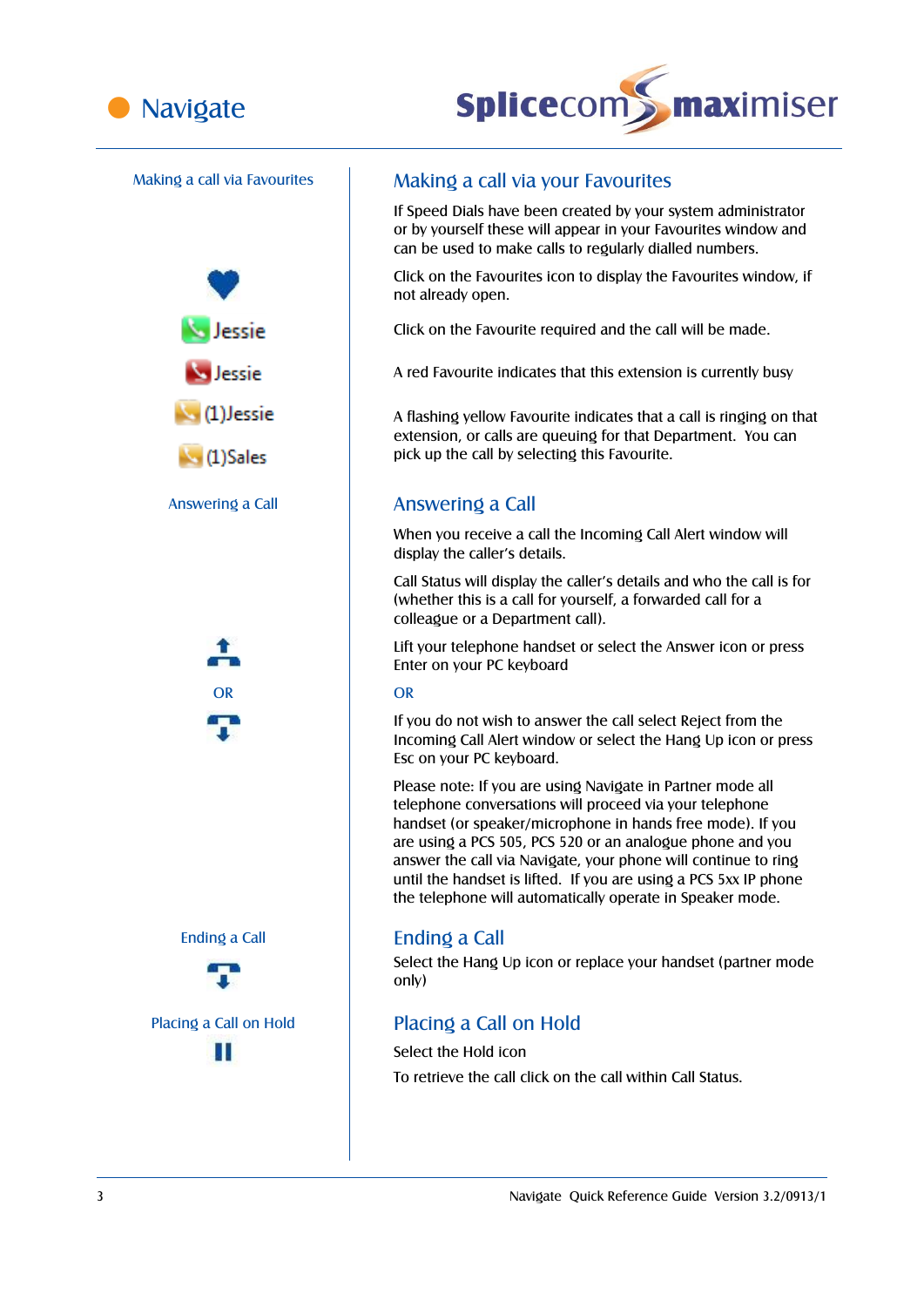





# Transferring a Call

Place the call on hold by selecting the Hold icon

Dial the internal or external number required via the Call box or via your telephone's keypad (partner mode only)

Wait for the call to be answered and announce the intended transfer. The two calls will be displayed in Call Status.

To transfer the original call, select the Transfer icon or press Enter on your PC keyboard or replace your handset (partner mode only)

To return to the original call, select the Hang Up icon, or press Esc, or wait for the current call to hang up.

To return to the original call and place the second call on hold, select the Switch icon to toggle between the two calls.

To connect the two calls, select the Transfer icon

## Blind Transfer Blind Transfer (un-announced transfer)

Place the call on hold by selecting the Hold icon

Dial the internal or external number required via the Call box or via your telephone's keypad (partner mode only)

Once the ringing tone is heard select the Transfer icon or replace your handset (partner mode only). You will no longer have control of the call.

## Transfer to colleague's voicemail Transferring a Call Directly to a Colleague's voicemail

Place the call on hold by selecting the Hold icon

Ensure the Users filter is enabled

Using your PC keyboard, in the Call box enter the name or extension number of the colleague required

The list of records matching the text you have entered will be displayed.

Once the colleague you required is displayed right click on this entry.

From the menu displayed, select Choose Number to Dial.

From the Select Number dialogue box select the Voicemail button. You will no longer have control of the call.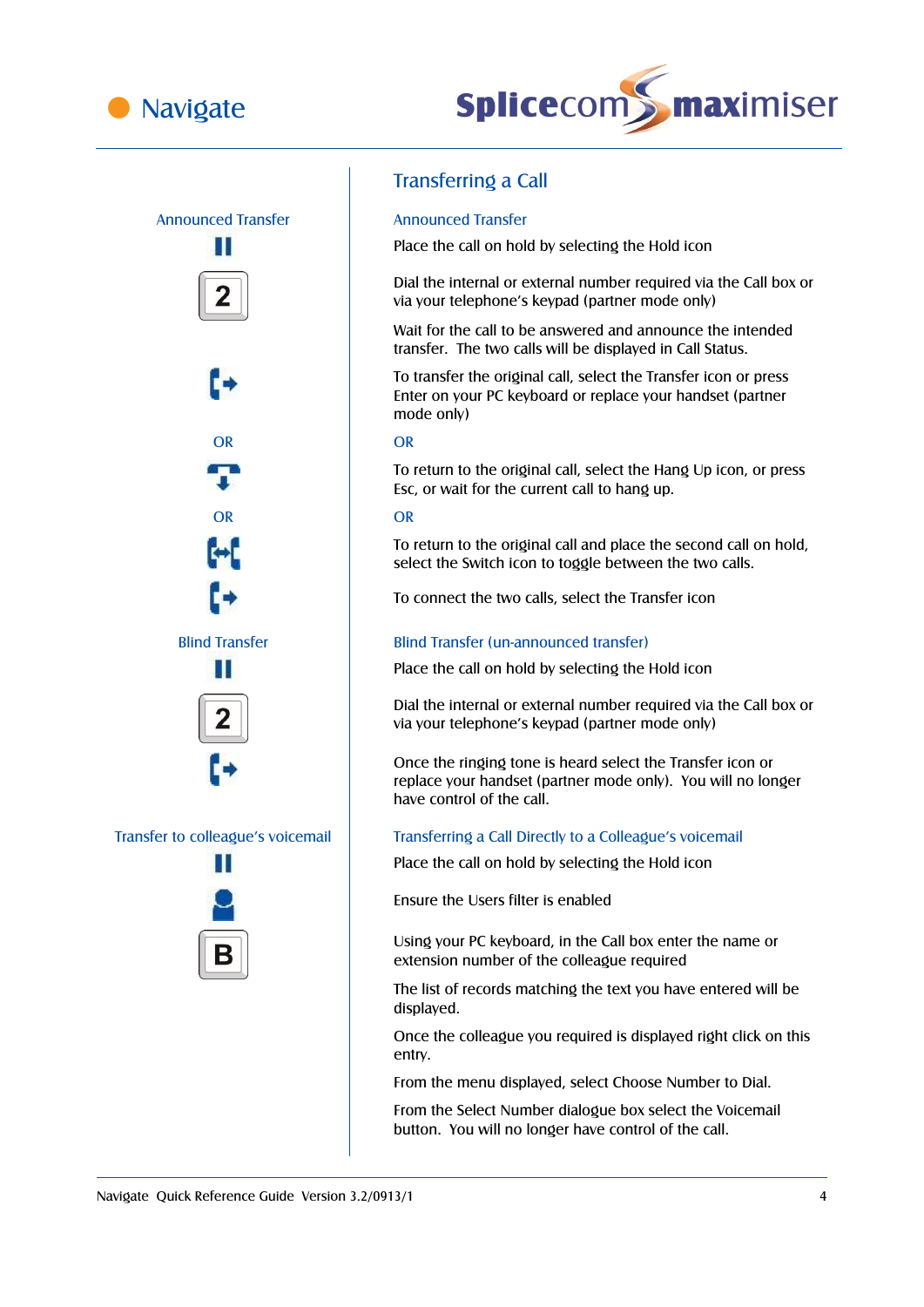





This facility allows a call to be held on the system and picked up by any extension with access to that Park Slot.

Once on a call select the Park icon. The call will be parked in your first available park slot. (If no Park slots are available the "No free park slots" message will be displayed.)

Click on the Favourites icon to display the Favourites window, if not already open.

Once on a call, within the Favourites window, select the Park icon required.

The caller's details will be displayed against the relevant Park Slot.

# Picking Up a Parked Call Picking up a Parked Call

Click on the Favourites icon to display the Favourites window, if not already open.

The caller's details will be displayed against the relevant Park slot. Click on this Park icon to pick up the call.

# Calls History

Your Calls History displays a list of calls you have made and been answered, calls you have made and not been answered, calls you have answered, calls you have missed, new voicemail messages and previously read voicemail messages.

Select the Messages icon

A list of your calls will be displayed with the newest at the top. Use the scroll bar to find the call you require, if relevant.

When you no longer wish to view your Calls History select the Messages icon again or press Esc on your keyboard.

Select the Messages icon

A list of your calls will be displayed with the newest at the top. Use the scroll bar to find the call you require, if relevant.

Click on the number you wish to dial.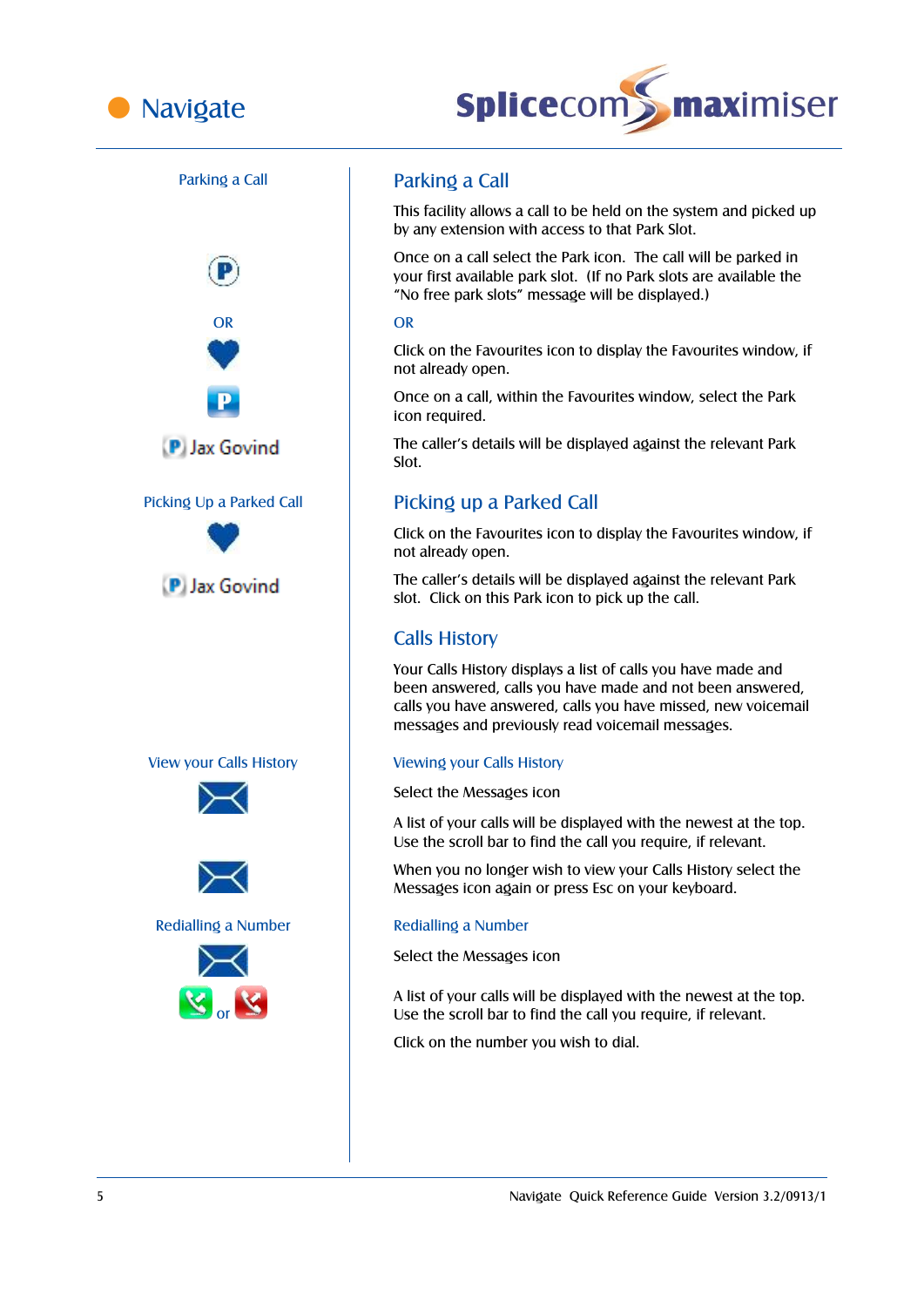



## Ring back a previous caller **Ring back a previous caller**













Select the Messages icon

A list of your calls will be displayed with the newest at the top. Use the scroll bar to find the call you require, if relevant.

Click on the number you wish to dial.

Select the Messages icon

A list of your calls will be displayed with the newest at the top. Use the scroll bar to find the call you require, if relevant.

Right click on the entry you wish to delete and select Delete.

## Voicemail

If the extension you are ringing is busy or is not answered you will be transferred to voicemail (if enabled) and played your colleague's greeting

Leave a message when requested.

When ready select the Hang Up icon to end the call or replace your handset (partner mode only)

## Connect to Colleague's voicemail Connect directly to a Colleague's voicemail

Ensure the Users filter is enabled

Using your PC keyboard, in the Call box enter the name or extension number of the colleague required

The list of records matching the text you have entered will be displayed.

Once the colleague you require is displayed right click on this entry.

From the menu displayed, select Choose Number to dial.

From the Select Number dialogue box select the Voicemail button.

Leave a message when requested.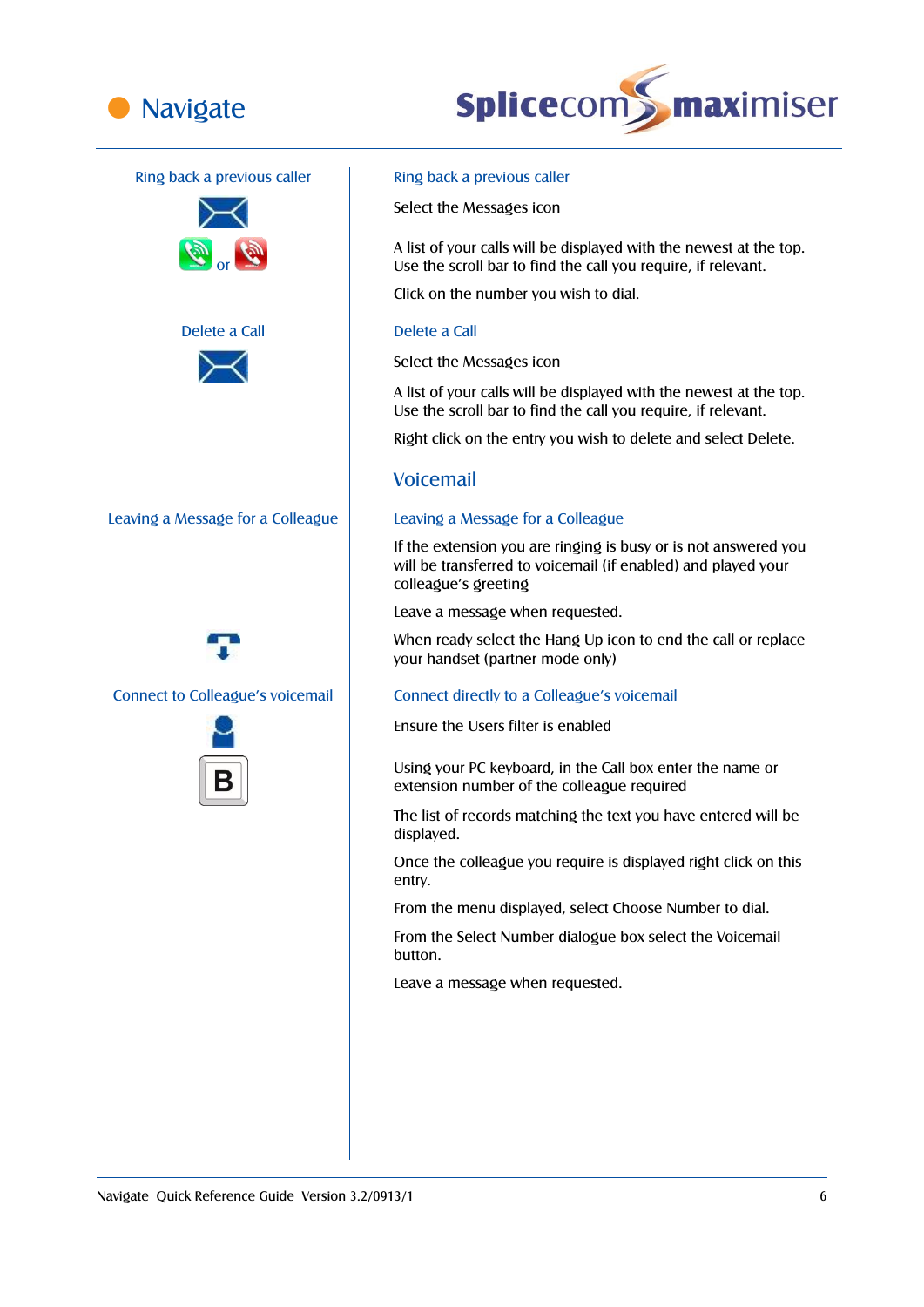



## Accessing Your Own Messages | Accessing Your Own Messages









If voicemail has been enabled for your User account callers to your extension will be transferred to voicemail if you are on a call or do not answered your phone within 20 seconds (default). They will be played your greeting and then will be able to leave you a message.

The Messages icon will flash to indicate that you have received a new message

Select the Messages icon to access your messages. (If you have also missed a call the Messages icon will be displayed with a red circle in the background.)

Your Calls History list will be displayed. A closed envelope icon indicates a new message

Double click on the message.

Your message will be played to you

Select the Hang Up icon to end the call when ready.

The message will now be displayed with an open envelope icon to indicate that this is an old message and will be deleted after 7 days unless manually saved.

### View just your Messages View just your Messages in Call History

From the list box beside the Messages icon select Messages.

Click on the Messages icon to view your Call History. Only your voicemail messages will be listed

Select All from the Messages list box to display all your calls in Calls History

Select the Messages icon

Your messages will be displayed within your Calls History. Use the scroll bar to find the message you require, if relevant.

Right click on the message you wish to delete and select Delete.

While listening to a message, from the Tool Bar, select the Delete icon.

While listening to a message, from the Tool Bar, select the Save Message icon. You will be informed that message has been saved. The message will be stored permanently until you manually delete it.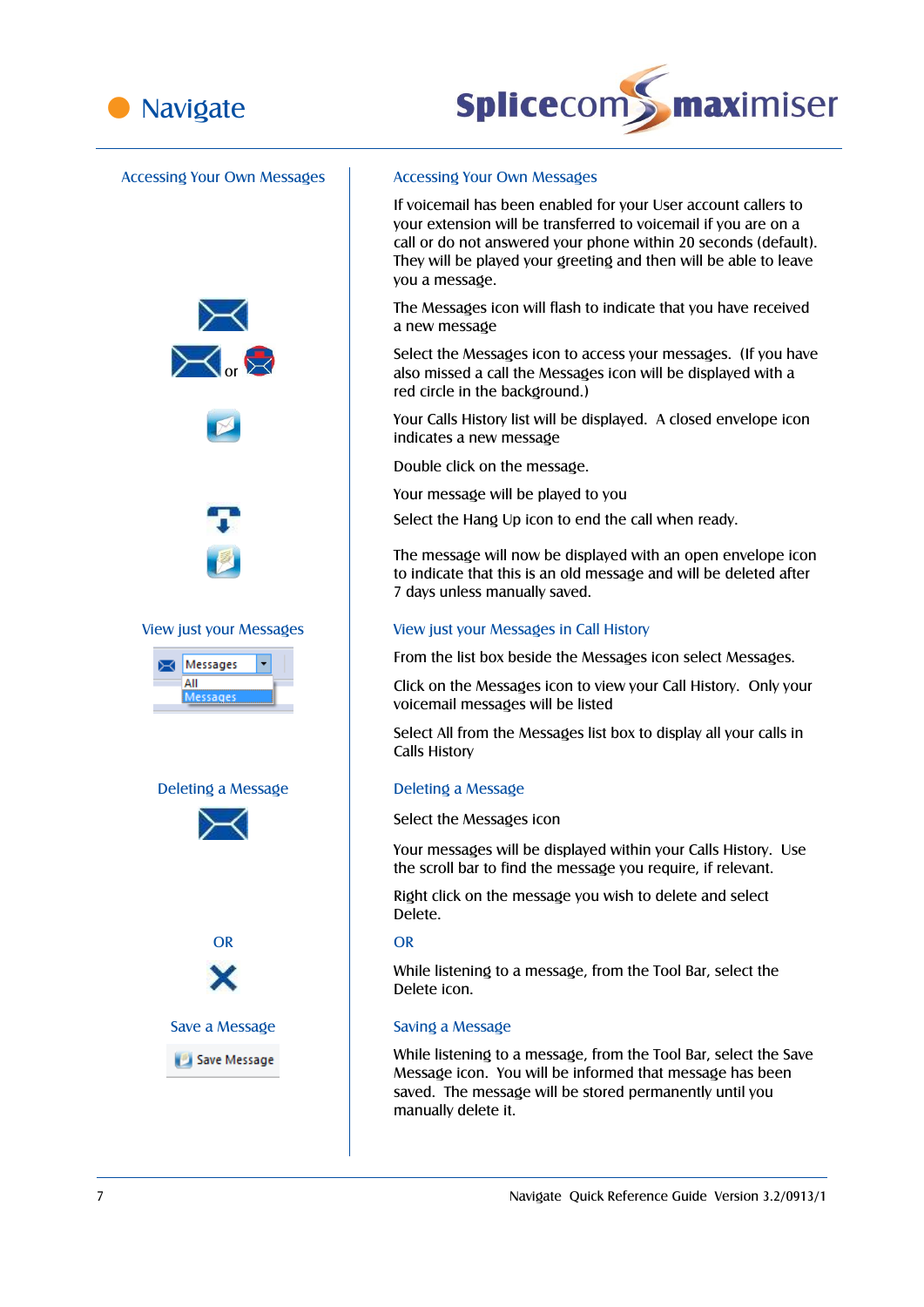



# Voicemail Greetings Voicemail Greetings Changing your Daily Greeting Changing your Daily Greeting Greeting Recording a Permanent Greeting | Recording a Permanent Greeting Perm. Greeting

# Voicemail (cont)

By default, your Daily Greeting is played to your callers. However, you can also record a Permanent Greeting. Once a Permanent Greeting is recorded your Daily Greeting is deleted at midnight and your Permanent Greeting takes over until a new Daily Greeting is recorded. Your Daily Greeting could be used to inform your callers of your whereabouts/availability on a particular day. Your Permanent Greeting would typically be used for a generic message that can be used on any day.

From the Tool Bar, select the Greeting icon (You will need to lift your handset first if you are using an analogue handset (partner mode only).)

Your existing greeting will be played to you.

You will then be prompted to record your new Daily Greeting. Press hash (#) when finished.

Your new Daily Greeting will be played back to you

If you are happy the greeting, select the Hang Up icon or replace your handset (partner mode only)

From the Tool Bar, select the Perm. Greeting icon (You will need to lift your handset first if you are using an analogue handset (partner mode only).)

Your existing greeting will be played to you.

You will then be prompted to record your Permanent Greeting. Press hash (#) when finished.

Your new Permanent Greeting will be played back to you

If you are happy with the greeting, select the Hang Up icon or replace your handset (partner mode only)

For further details on all these features and many others, please refer to the Navigate User Manual